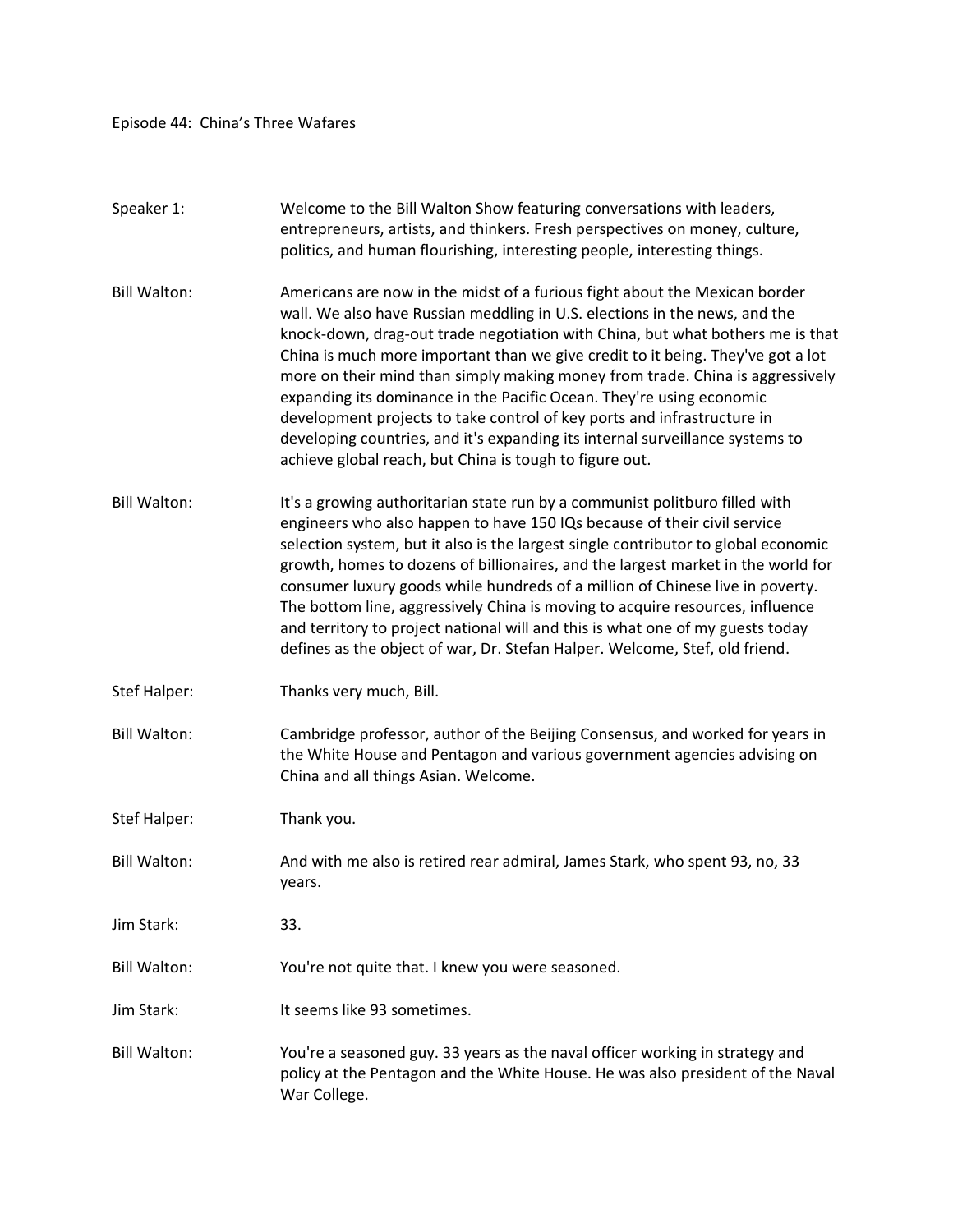| Jim Stark:          | Correct. Good to be with you.                                                                                                                                                                                                                                                                                                                                                                                                                                                                                                                                                                                                                                                                                                                                                                                                                                                                                                                     |
|---------------------|---------------------------------------------------------------------------------------------------------------------------------------------------------------------------------------------------------------------------------------------------------------------------------------------------------------------------------------------------------------------------------------------------------------------------------------------------------------------------------------------------------------------------------------------------------------------------------------------------------------------------------------------------------------------------------------------------------------------------------------------------------------------------------------------------------------------------------------------------------------------------------------------------------------------------------------------------|
| <b>Bill Walton:</b> | Jim, welcome. Stef welcome. You two have known each other for a long time.<br>Who wants to go first? Where do you think we stand? Stef.                                                                                                                                                                                                                                                                                                                                                                                                                                                                                                                                                                                                                                                                                                                                                                                                           |
| Stef Halper:        | Okay. Where do we stand with China?                                                                                                                                                                                                                                                                                                                                                                                                                                                                                                                                                                                                                                                                                                                                                                                                                                                                                                               |
| <b>Bill Walton:</b> | I think the thing that's interesting to me is that we talk a lot about the<br>negotiation we're having now with China on trade using tariffs, but underneath<br>the tariff issue there's really the much more important issue of the theft of<br>intellectual property, the coerced, putting people on boards of American<br>companies they're doing business in China, and there's a lot more going on in<br>China with trade than just tariff and things like that.                                                                                                                                                                                                                                                                                                                                                                                                                                                                             |
| Stef Halper:        | You're quite right. Well, we're in a struggle with China at the moment to try to<br>deal with their policy on several levels. On the trade level, the trade issue, we're<br>trying to get some balance in the trade numbers where China is and has been<br>for some time in a strongly advantaged position selling very much more to us<br>than we sell to them. That has meant that our manufacturing sector, our export<br>sector, and other parts of our economy has been disadvantaged, so that's one<br>of the things that's being discussed now in these China-                                                                                                                                                                                                                                                                                                                                                                             |
| <b>Bill Walton:</b> | Disadvantaged because we let them into the World Trade Organization.                                                                                                                                                                                                                                                                                                                                                                                                                                                                                                                                                                                                                                                                                                                                                                                                                                                                              |
| Stef Halper:        | Well, certainly.                                                                                                                                                                                                                                                                                                                                                                                                                                                                                                                                                                                                                                                                                                                                                                                                                                                                                                                                  |
| <b>Bill Walton:</b> | All right.                                                                                                                                                                                                                                                                                                                                                                                                                                                                                                                                                                                                                                                                                                                                                                                                                                                                                                                                        |
| Stef Halper:        | Since we did do that in 2002 we've seen a vast decrease in our sales to China,<br>and in our market share. China has moved very quickly to consolidate its<br>position internationally, but in addition to that which is a tactical question we're<br>concerned with China's theft of intellectual property. The forced transfer of<br>intellectual property by U.S. corporations to the Chinese is a real problem<br>because these are the type of information that makes corporations unique, and<br>capable. The other things we're very concerned with are cyber intrusion, cyber<br>theft, cyber espionage, all of which China practices regularly. So those are the<br>issues that are on the table. China has used its vast hard currency resources to<br>lend money to countries around the world who it turns out have difficulty<br>repaying it. This is another part of our conversation, but, I think, I should just<br>mention that. |
| <b>Bill Walton:</b> | Jim.                                                                                                                                                                                                                                                                                                                                                                                                                                                                                                                                                                                                                                                                                                                                                                                                                                                                                                                                              |
| Jim Stark:          | I would agree with Stef. I think that China has been in a very subtle, but very<br>reeled conflict with the United States for the last 25 years it's just been below<br>the surface. It's only been recently that our government, and then American<br>business has realized that we've been pushed back, so China intends to re-exert                                                                                                                                                                                                                                                                                                                                                                                                                                                                                                                                                                                                            |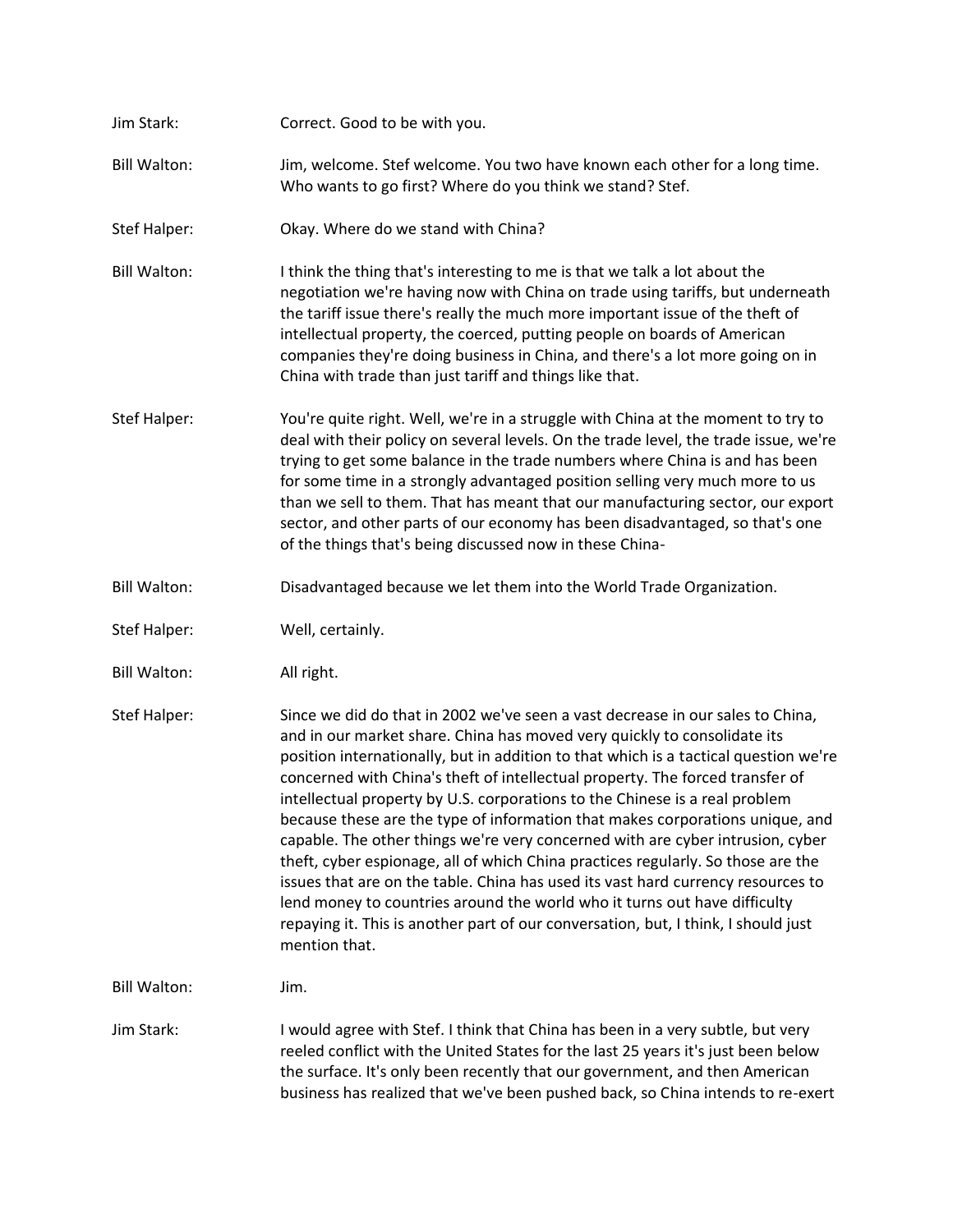|                     | its hegemony throughout East Asia, push the United States out of the region.<br>They will be using a whole variety of tactics, techniques. These are economic.<br>They're political. They are undermining our alliances. They're pushing out to<br>change some of the elements of international law, for example, they signed<br>onto the U.N. Convention on the Law of the Sea, but when they lost the court<br>on the basis of that treaty here a couple of years ago they simply decided to<br>ignore it and say, "Well, that doesn't apply to us." China is changing the rules of<br>the game even as they are exerting themself as a major power. I don't think the<br>United States is against China taking its rightful place in the world, but I don't<br>think it has to be a completely zero-sum game, which is the way the Chinese are<br>playing.                                                                                                                                                                                                                                                                     |
|---------------------|-----------------------------------------------------------------------------------------------------------------------------------------------------------------------------------------------------------------------------------------------------------------------------------------------------------------------------------------------------------------------------------------------------------------------------------------------------------------------------------------------------------------------------------------------------------------------------------------------------------------------------------------------------------------------------------------------------------------------------------------------------------------------------------------------------------------------------------------------------------------------------------------------------------------------------------------------------------------------------------------------------------------------------------------------------------------------------------------------------------------------------------|
| <b>Bill Walton:</b> | Well, Stef, when I talked about you in the introduction you defined the object of<br>war as acquiring resources, influence and territory to project national will, and<br>that is the definition of war. You also have been involved in a study, and I think<br>you may have been involved with this as well, China the Three Warfares.                                                                                                                                                                                                                                                                                                                                                                                                                                                                                                                                                                                                                                                                                                                                                                                           |
| Stef Halper:        | That's correct, yeah.                                                                                                                                                                                                                                                                                                                                                                                                                                                                                                                                                                                                                                                                                                                                                                                                                                                                                                                                                                                                                                                                                                             |
| <b>Bill Walton:</b> | In it you define these three warfares as not the way we traditionally think of it<br>as getting out the ships and the guns and the airplanes, but rather something<br>else.                                                                                                                                                                                                                                                                                                                                                                                                                                                                                                                                                                                                                                                                                                                                                                                                                                                                                                                                                       |
| Stef Halper:        | Right. The Chinese have been very clever in projecting power through the<br>media, through psychological intimidation, and through manipulation of the<br>law. They call it lawfare. Jim just mentioned the issue in the courts two years<br>ago when China was brought to the International Tribunal on Law of the Sea by<br>the Philippines who claimed that China was intruding on their territory in the<br>South China Sea. China lost that case, and as Jim said they simply ignored it.<br>They would not accept the conclusions and they just simply moved on. Well,<br>what does that mean? It means that the Chinese are quite happy to operate<br>outside the law. They do not feel constrained by the law as promulgated. This is<br>a problem. I mean, it's been a problem in dealing with them all the way along.<br>When they promised not to militarize the islands in the South China Sea,<br>President Xi Jinping stood in the Rose Garden and made that promise to the<br>American government and the people, and then he went right ahead and put<br>missiles and ships and everything else on these islands. |
| <b>Bill Walton:</b> | Well, you get at something they have a view of themselves as what, an empire.<br>Empire is not the right world, what is?                                                                                                                                                                                                                                                                                                                                                                                                                                                                                                                                                                                                                                                                                                                                                                                                                                                                                                                                                                                                          |
| Stef Halper:        | Middle Kingdom is what they call themselves.                                                                                                                                                                                                                                                                                                                                                                                                                                                                                                                                                                                                                                                                                                                                                                                                                                                                                                                                                                                                                                                                                      |
| <b>Bill Walton:</b> | Middle Kingdom.                                                                                                                                                                                                                                                                                                                                                                                                                                                                                                                                                                                                                                                                                                                                                                                                                                                                                                                                                                                                                                                                                                                   |
| Stef Halper:        | Yeah.                                                                                                                                                                                                                                                                                                                                                                                                                                                                                                                                                                                                                                                                                                                                                                                                                                                                                                                                                                                                                                                                                                                             |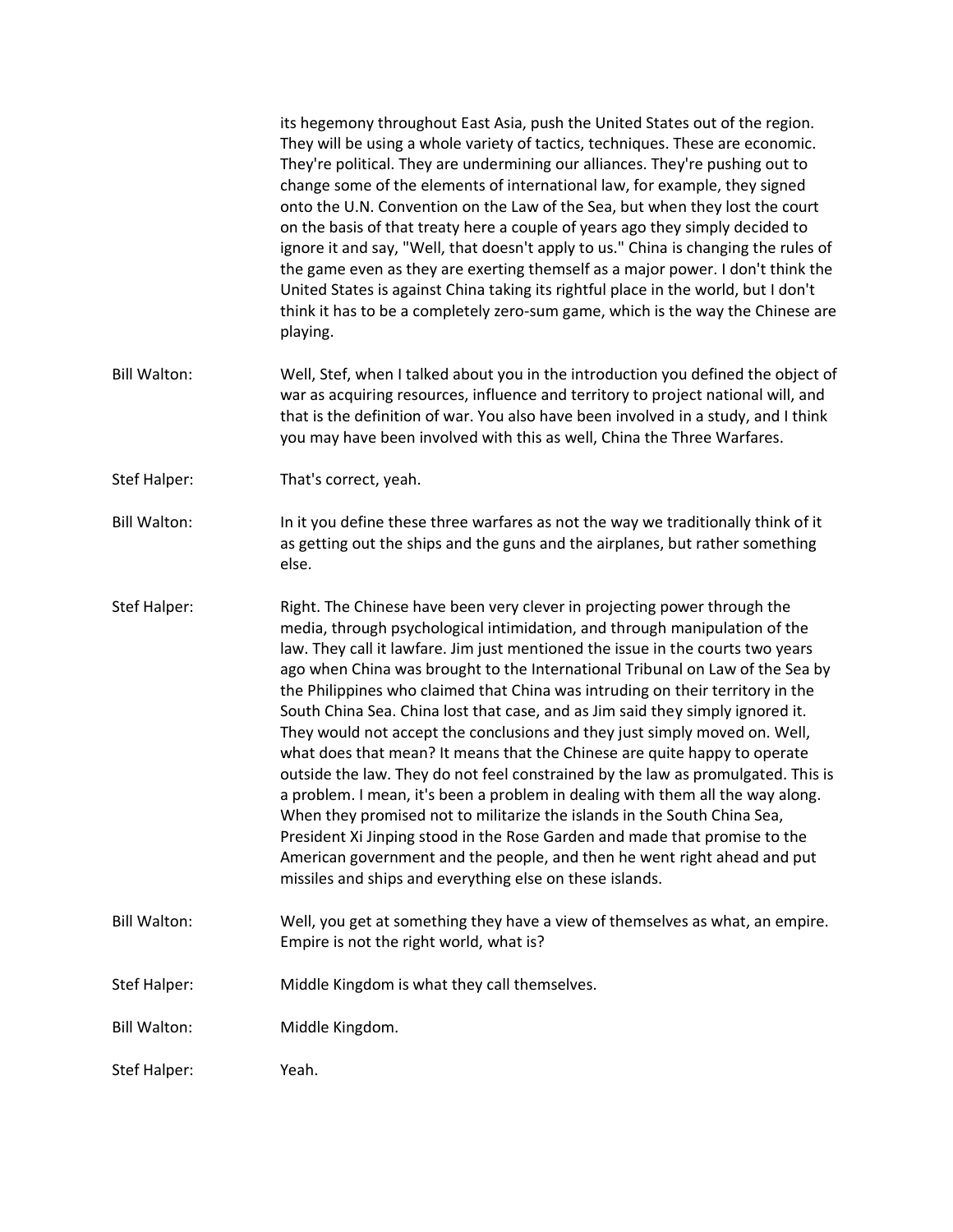Bill Walton: And a Middle Kingdom doesn't have a relationship with other states the way European states think of it is as we respect your territory and vice versa, but they don't see it that way. They think if there's a Middle Kingdom there are no other states. They are the state. Jim Stark: They're the [inaudible 00:09:19] power. Everybody else is-Bill Walton: The what power? Jim Stark: The [inaudible 00:09:20] power. Bill Walton: Okay. Jim Stark: First among equals. The big brother with the little brothers around who recognize it and bring tribute to the emperor in Beijing and bow down before it, and that's what they're used to, and they lost that back in the 19th century and they resent it. So they are essentially a revanchist power that aims to regain what they lost when the Europeans came in and forced them to their knees. They feel very resentful of what the West has done, and they're going to change that any way they can. Jim Stark: I think another thing to point out is that when China makes an agreement they view it as temporary. Temporary may be 10 or 20 years, but they may be stopped from wherever they're going and then they're still going to keep pushing. The goal never changes. I'm reminded of the story about Henry Kissinger asking Chou En Lai what he thought of the French Revolution and Chou En Lai said, "It's too soon to tell." The Chinese has a very long timeline. Even if we reach agreement with China we should not expect them to unilaterally hold to that agreement. They'll do whatever they have to do until they can get a chance to start pushing back again. Bill Walton: Yeah, I worked on Wall Street and probably should go unnamed, one of the very successful financier deal guys on Wall Street once informed he. He said, "This contract is just the basis for our next negotiation." Jim Stark: Exactly. So you're familiar. Bill Walton: I'm very familiar right here in the good old U.S.A. Stef Halper: But you know the last point you made, Jim, about all of this being temporary or subject to political and other change that's exactly what the argument is about right now in Beijing is these latest round of talks conclude because the U.S. side wants concrete timetables for China to act on its commitments, and they want to have ways of verifying that and the Chinese, of course, are very hesitant to provide it.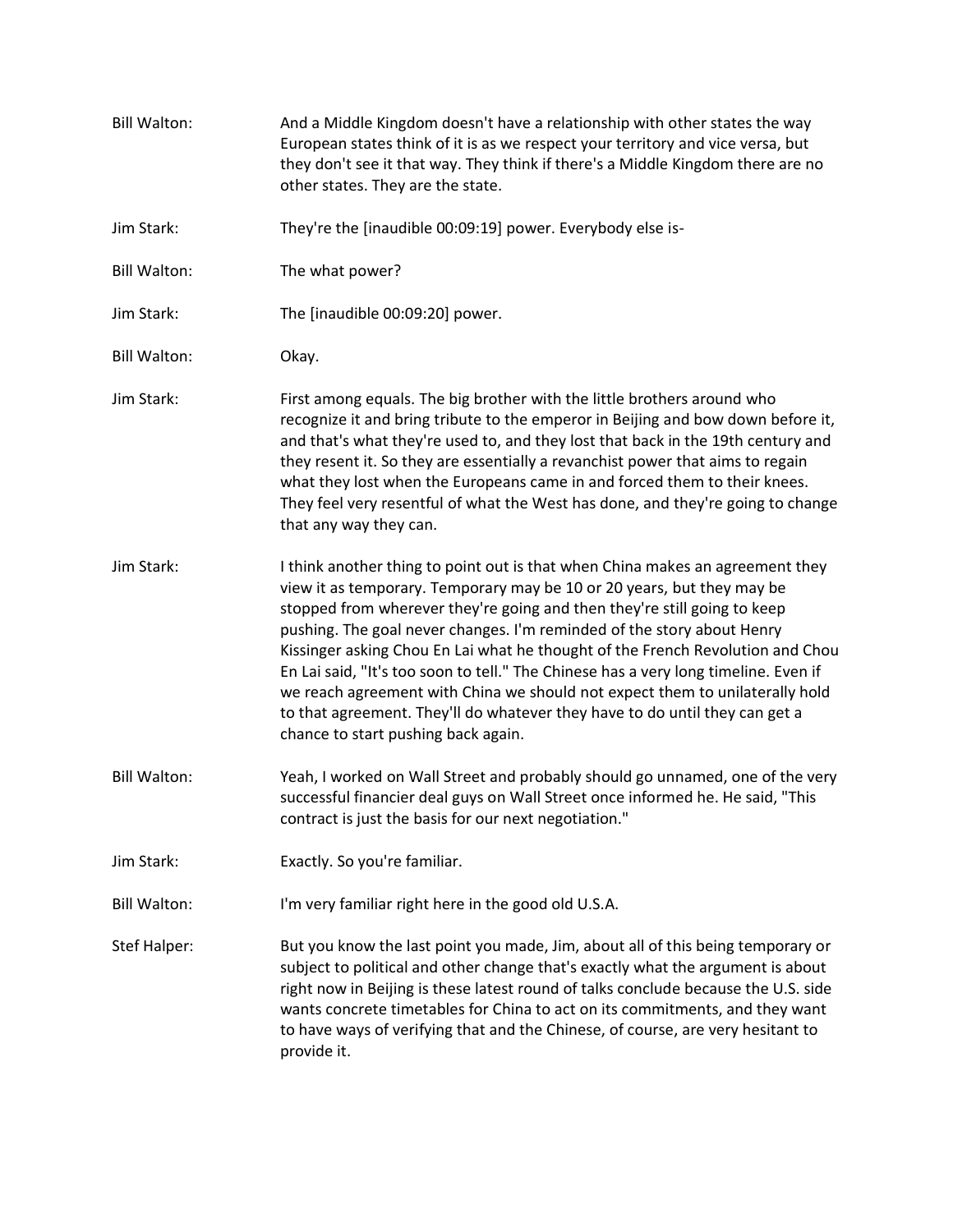| <b>Bill Walton:</b> | Yeah. So there's a time for it. We're now in the midst of I mentioned the trade<br>negotiation that's ongoing. Bob Lighthizer is working that now.                                                                                                                                                                                                                                                                                                                                                                                                                                                                                                                                                                                                                                                                                                                                                                                                                                                                                                             |
|---------------------|----------------------------------------------------------------------------------------------------------------------------------------------------------------------------------------------------------------------------------------------------------------------------------------------------------------------------------------------------------------------------------------------------------------------------------------------------------------------------------------------------------------------------------------------------------------------------------------------------------------------------------------------------------------------------------------------------------------------------------------------------------------------------------------------------------------------------------------------------------------------------------------------------------------------------------------------------------------------------------------------------------------------------------------------------------------|
| Stef Halper:        | Yeah.                                                                                                                                                                                                                                                                                                                                                                                                                                                                                                                                                                                                                                                                                                                                                                                                                                                                                                                                                                                                                                                          |
| <b>Bill Walton:</b> | Do you like what he's doing? Are we approaching this in the right way?                                                                                                                                                                                                                                                                                                                                                                                                                                                                                                                                                                                                                                                                                                                                                                                                                                                                                                                                                                                         |
| Jim Stark:          | I think it's realistic.                                                                                                                                                                                                                                                                                                                                                                                                                                                                                                                                                                                                                                                                                                                                                                                                                                                                                                                                                                                                                                        |
| <b>Bill Walton:</b> | Yeah.                                                                                                                                                                                                                                                                                                                                                                                                                                                                                                                                                                                                                                                                                                                                                                                                                                                                                                                                                                                                                                                          |
| Jim Stark:          | I think American business for a very long time has deluded itself in seeing China<br>as the pot of gold at the end of a rainbow, and gone in expecting that they were<br>going to get access to these hundreds of millions of potential customers, and in<br>the process the Chinese have imposed conditions on them that essentially<br>undercut the whole contract. I worked for a company that saw that happen to<br>some of our things that we went in, we sold some equipment to the Chinese.<br>This was commercial equipment and they back engineered it and pretty soon<br>they were producing it for themselves, undercutting us in the Chinese marketing<br>so we never got access to it, and then they were selling it on the world market,<br>so they were taking away all the rest of our customers too. So the whole thing<br>backfired. I think a lot of U.S. companies are finding there are significant prices<br>to be paid when they're chasing this ephemeral goal of the Chinese market it's<br>just not there. The Chinese won't let it. |
| <b>Bill Walton:</b> | Well, I think we assume that if we went in we would end up developing trade<br>relationships with everybody. They would become more of the liberal<br>democracy and enter the Western world as one of the players, and the trade<br>would actually bring about the promise of peace so instead that hasn't<br>happened. We now have Xi as the president for life, and we've had I guess since<br>he's been in power what, six years, seven years?                                                                                                                                                                                                                                                                                                                                                                                                                                                                                                                                                                                                              |
| Jim Stark:          | Six.                                                                                                                                                                                                                                                                                                                                                                                                                                                                                                                                                                                                                                                                                                                                                                                                                                                                                                                                                                                                                                                           |
| <b>Bill Walton:</b> | Six years, we've seen a complete reversion to the authoritarian almost Mao like<br>leadership.                                                                                                                                                                                                                                                                                                                                                                                                                                                                                                                                                                                                                                                                                                                                                                                                                                                                                                                                                                 |
| Stef Halper:        | Yeah, he's even copying Mao's signature.                                                                                                                                                                                                                                                                                                                                                                                                                                                                                                                                                                                                                                                                                                                                                                                                                                                                                                                                                                                                                       |
| <b>Bill Walton:</b> | Oh, no.                                                                                                                                                                                                                                                                                                                                                                                                                                                                                                                                                                                                                                                                                                                                                                                                                                                                                                                                                                                                                                                        |
| Jim Stark:          | He's into calligraphy.                                                                                                                                                                                                                                                                                                                                                                                                                                                                                                                                                                                                                                                                                                                                                                                                                                                                                                                                                                                                                                         |
| <b>Bill Walton:</b> | Well.                                                                                                                                                                                                                                                                                                                                                                                                                                                                                                                                                                                                                                                                                                                                                                                                                                                                                                                                                                                                                                                          |
| Jim Stark:          | I'm reminded a little bit of something that we in the military for a number of<br>years we've been trying to develop personal relationships between our senior                                                                                                                                                                                                                                                                                                                                                                                                                                                                                                                                                                                                                                                                                                                                                                                                                                                                                                 |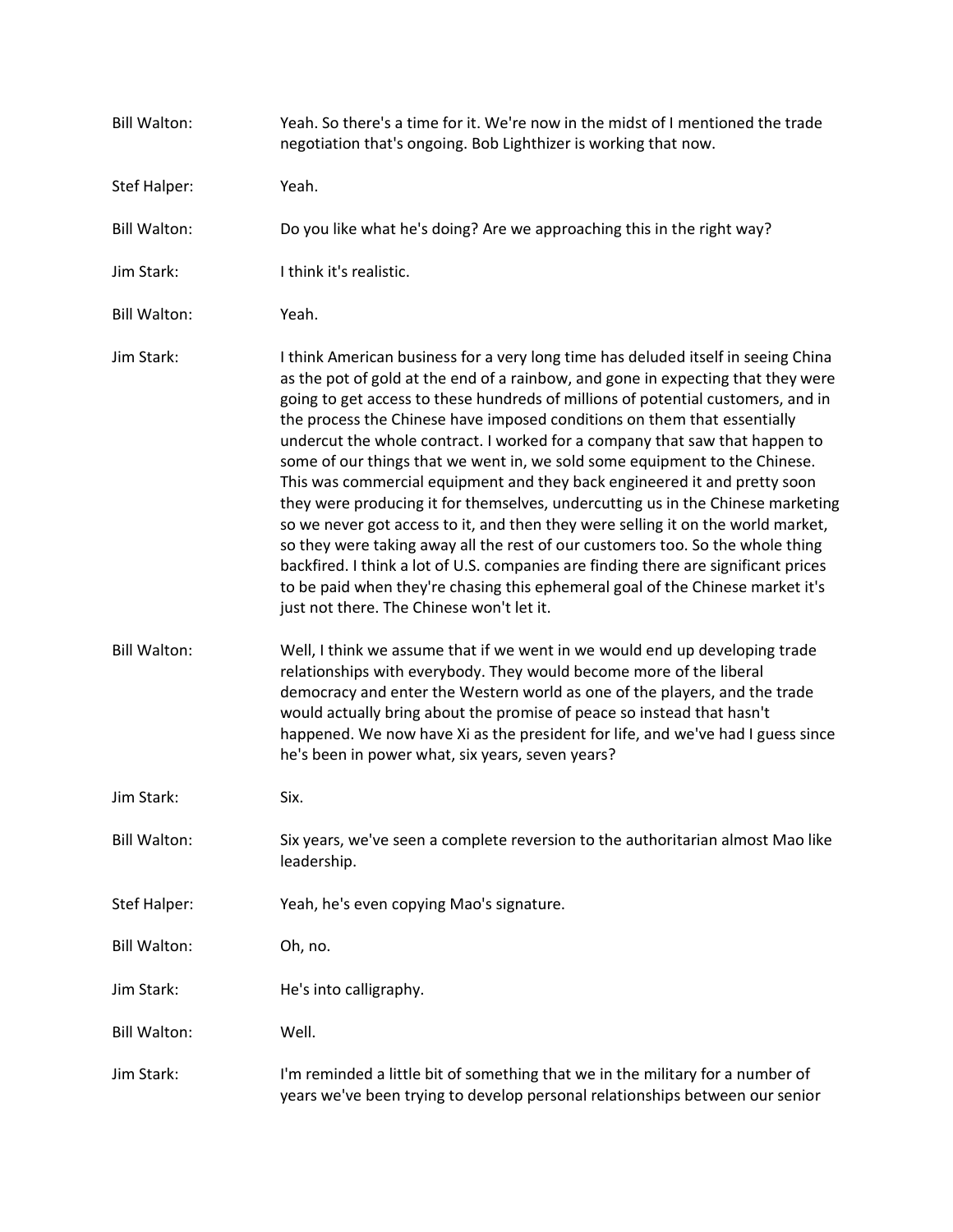commanders in this case in the Pacific with their Chinese counterparts so we have reciprocal ship visits and staff meetings, and supposedly these four-star admirals and generals will become, if not friends, that at least familiar with one another so that in a crisis the ideal is that you can call him on the phone and say, "Hey, what gives? This is what we're trying to do. Can we de-escalate this?"

Jim Stark: The reality, though, is that even as we've done all of this we've forgotten the fact that the Chinese military is completely controlled by the Central Committee of the Communist Chinese Party, and that when our guy in a crisis picks up the phone to call his counterpart there's nobody at the end of the phone. They cannot afford for fear of their lives to be seen as working together with us against the interest of China, so all of these things that we try to do to deescalate the head of a crisis tend not to work when push comes to shove.

Bill Walton: You've written a piece for, I think, that studied China 2020 about-

Jim Stark: 2030, yes.

Bill Walton: 2030, alternative futures for China and one of the interesting distinctions I think you drew on that maybe it was someplace else was that you have the Chinese Communist party, and you have the Chinese, and those are not necessarily the same thing. If you had China without the Communist Party, although, that's inconceivable to see. I think it's rolled back. Do you have a different relationship with China? Is it a party issue, or an issue with the Chinese as a people?

Jim Stark: It's a bit of both, but I think China as a nation independent of what sort of a government it has is still going to have a very traditional view of itself as the Middle Kingdom, which deserves this recognition, and have its neighbors accommodate China's wishes. It needs to see itself as the preeminent power in the Western Pacific, and that the U.S. is going to be pushed out regardless of whether it's a communist or an independent government.

Bill Walton: So how is China projecting that power in the Pacific now?

Jim Stark: Well, they're doing it certainly economically. They have become part of the TPP. Sadly the U.S. walked away from that trading system, but everything we want in trade policy, and then we just unilaterally said, "No, we can't do that." What it meant is that the United States has now been displaced as the go-to power in economic policy in the Far East. They're doing it militarily. They've had enormous increases in their military capability.

Jim Stark: In the past I would have felt very comfortable saying that the United States could knock down if it ever came to an open conflict we could knock down Chinese military, and push ourselves right up to their coast and impose our military will upon. That's no longer the case. We cannot operate in the South China Sea, or the East China Sea in an actual war. We're going to have to stay out of there. We can operate nuclear submarines in there, of course, but my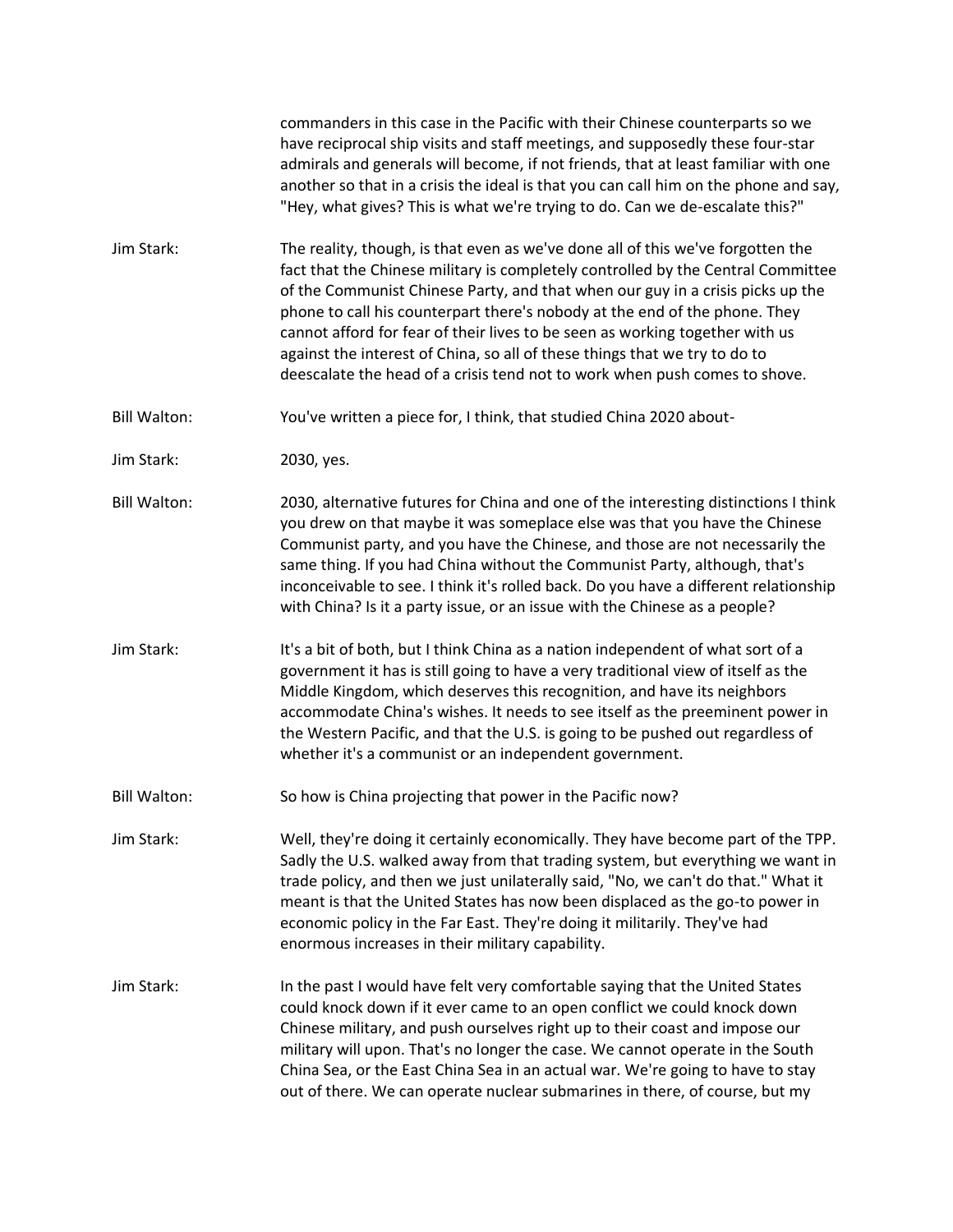sense is that the Chinese military has now achieved a point where it can deny us access to certain areas within the first island chain that goes from Korea, Japan, Taiwan, the Philippines, Indonesia, all the way around to Vietnam.

- Stef Halper: The interesting thing about this, Bill, is that we've known this for a while. It was all made very clear to the Obama administration. The admirals were requesting on a continuing basis that they be permitted to run freedom of navigation exercises which would have put U.S. warships through the South China Sea and inhibited their efforts to militarize these islands, but those approvals were routinely delayed often to the point where they never came at all. So the Chinese had basically a free path to militarizing the islands in the South China Sea. Now it's not just a military zone we're talking about.
- Stef Halper: The South China Sea is one of the world's premiere commercial pathways. It's \$5 trillion of goods every year. It's essential that those sea lanes be kept open and available to Japan, Korea, Taiwan, Philippines, and so on. The Chinese would like to monitor and control those sea lanes. You asked what they're doing to assert their position in the South China Sea, and one of the things they're trying to do is sever our relations with our principal allies. Japan would be one prime example. In another sense they'd like us to be forced into a disadvantageous conflict in Taiwan which we're concerned about.

Bill Walton: Well, it seems like one of the... You're talking about the Chinese, the Americans, it seems like the Chinese they are operating in an integrated fashion with all parts of the government whether it's the military, or whether it's their diplomatic people, or whether it's the trade people. They're all coordinated to achieve a specific objective, and that's not necessarily the case here. As a matter of fact, it is not the case here. I think in America we tend to Balkanize everything. The State Department and the Defense Department sort of work together, but certainly nobody wanted to work with the Department of Commerce because that was about business. Instead, we're seeing a highly integrated approach. You mentioned that it came up in the Obama administration. Are we getting better at getting interagency coordination to deal with China? I mean, are we up to the task to take this on?

Jim Stark: I can't really tell. I would say that I think we have a long way to go.

Bill Walton: Yeah.

Jim Stark: You put your finger on one of the keys to China's success so far that everybody reports back to the Central Committee. They make sure that everything is orchestrated like the conductor of an orchestra, and we don't do that. We're very stove-piped. We're very independent. We coordinate from time to time, but it's not really being integrated as policy, and it needs to be public policy. It needs to be law. It needs to be diplomacy. It needs to be the politics, the military side of things, the economics. I applaud what the administration has done so far. We need to get much better at it.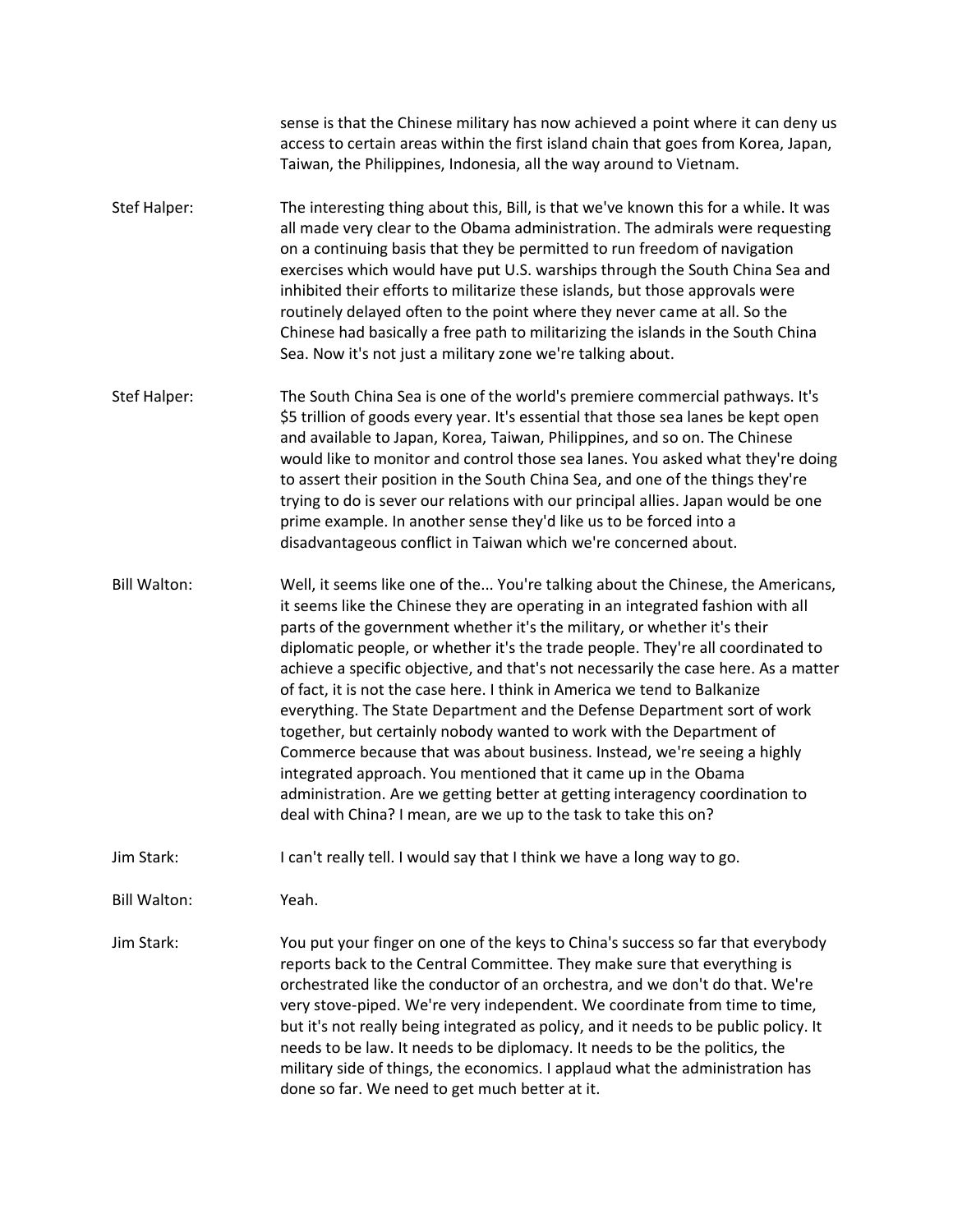| Stef Halper:        | Part of this is because we have such powerful interest groups. When you have<br>Wall Street groups, or commercial groups of different kinds they have power in<br>the commerce department. The commerce department in turn articulates their<br>objectives. We also have national security interests, so those are the stove-pipes<br>that you're referring to. I think that what we've seen in this most recent few<br>months, particularly with the trade discussions, is that there are two powerful<br>factions within the White House. One is Steven Mnuchin the treasury secretary,<br>and then, of course, the commerce secretary. |
|---------------------|-------------------------------------------------------------------------------------------------------------------------------------------------------------------------------------------------------------------------------------------------------------------------------------------------------------------------------------------------------------------------------------------------------------------------------------------------------------------------------------------------------------------------------------------------------------------------------------------------------------------------------------------|
| <b>Bill Walton:</b> | Wilbur Ross.                                                                                                                                                                                                                                                                                                                                                                                                                                                                                                                                                                                                                              |
| Stef Halper:        | Wilbur Ross, on the one hand, and on the other hand are trade negotiators, Mr.<br>Lighthizer and Peter Navarro.                                                                                                                                                                                                                                                                                                                                                                                                                                                                                                                           |
| <b>Bill Walton:</b> | Yeah, Bob Lighthizer, and Peter Navarro.                                                                                                                                                                                                                                                                                                                                                                                                                                                                                                                                                                                                  |
| Stef Halper:        | They really have different views. Mnuchin and Ross want to see an expansion of<br>trade, and a rebalancing of the trade relationship. Lighthizer and Navarro are<br>concerned about intellectual property. They're concerned about structural<br>issues. They want to have a halt to cyber intrusions, and so on. These are<br>different sets of objectives. They're really different realms of the problem, so<br>when we talk about one central authority directing priorities and establishing<br>direction we don't really have that. I mean, both of those groups are very<br>strong, and they're both very active.                  |
| <b>Bill Walton:</b> | Well, I'd consider both Wilbur Ross and Steven Mnuchin late to the game.                                                                                                                                                                                                                                                                                                                                                                                                                                                                                                                                                                  |
| Stef Halper:        | Yeah.                                                                                                                                                                                                                                                                                                                                                                                                                                                                                                                                                                                                                                     |
| <b>Bill Walton:</b> | In the sense they show up, they've been in business, and I suffer from this a bit<br>myself having been in business running things you don't necessarily learn all the<br>policy nuances, and the levers that you need to have in a trade negotiation.<br>Lighthizer by contrast has been doing this for 40 years. He was deputy trade<br>negotiator, what, in the Reagan White House, I believe.                                                                                                                                                                                                                                         |
| Stef Halper:        | Yes.                                                                                                                                                                                                                                                                                                                                                                                                                                                                                                                                                                                                                                      |
| <b>Bill Walton:</b> | So he has a comprehensive and systematic grasp of this. Navarro, he's a prickly<br>guy, but I think he's looking out for America. You know him?                                                                                                                                                                                                                                                                                                                                                                                                                                                                                           |
| Stef Halper:        | I do, and I agree. I think the world of him. I mean, I think, as you say he's not<br>Some people don't find him the easiest person to get along with, but I've always<br>found him to be very bright, very innovative, and very determined.                                                                                                                                                                                                                                                                                                                                                                                               |
| <b>Bill Walton:</b> | Well, so we talk about the integrated piece of their strategies in the three<br>warfares coming back that if I may, psychological warfare, media warfare, and                                                                                                                                                                                                                                                                                                                                                                                                                                                                             |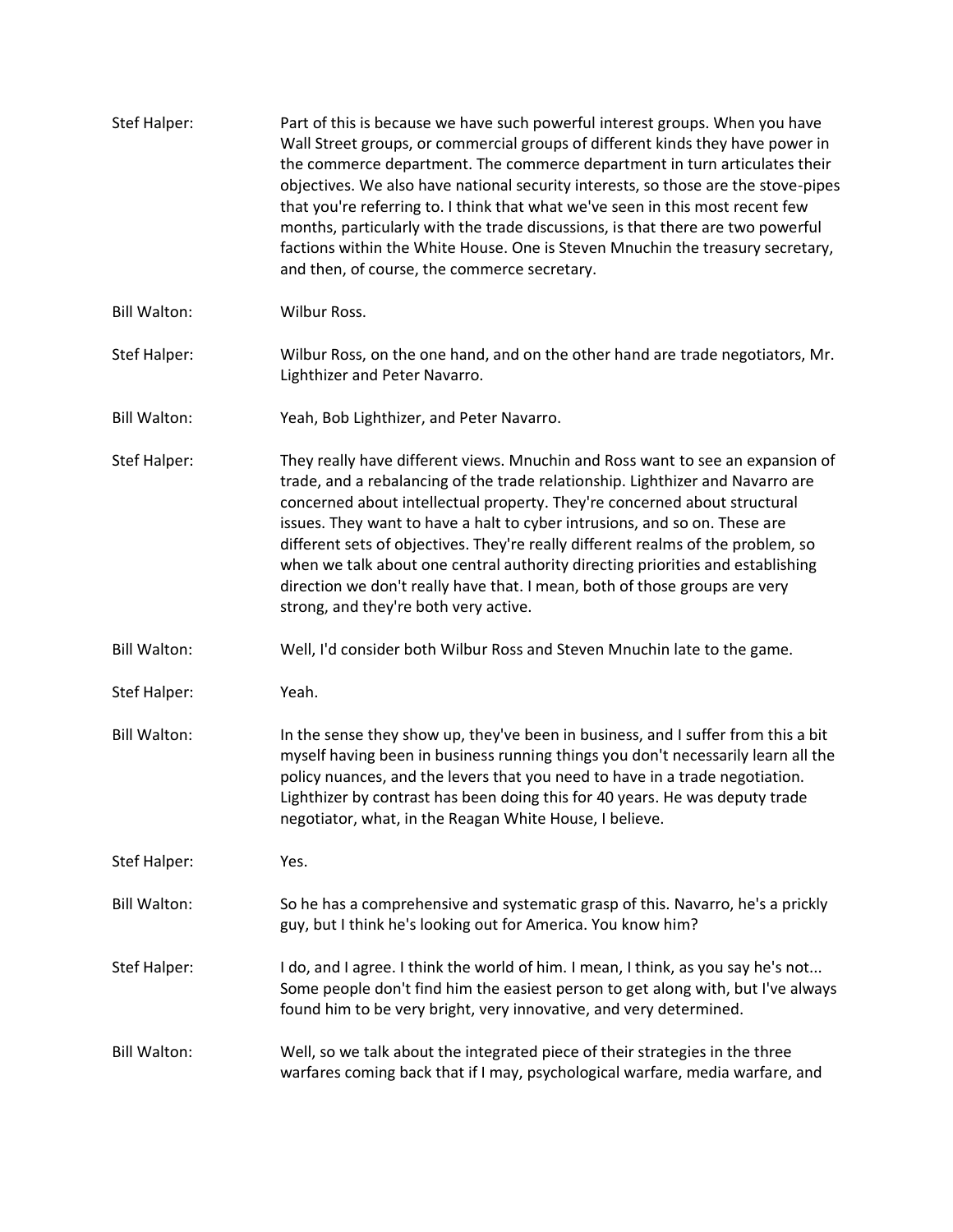legal warfare, lawfare. How do they conduct that? What are the instruments of that initiative? Which agencies?

- Stef Halper: How do the Chinese conduct that?
- Bill Walton: Yeah.

Stef Halper: Well, what you see is that the Chinese Foreign Ministry works together with the MSS, Ministry of State Security, and with the Works Department. It's called the whole name, but it's called the Works Department. It's an international influence projecting group. They will, given a particular problem, they will use one of those three instruments to affect the outcome. As Jim mentioned the issue with the South China Sea, and their access to it that went to the courts. They responded to it with a legal fight, which they lost, and then they ignored the result. In the case of the Philippines, for example, they used the media. They put programs on local television and radio and in the press supporting their claim, and that's the media side. Psychological warfare, intimidation in essence is what's used to stop Philippine fishermen from accessing islands, which have always been part of the Philippines, but all of a sudden Chinese Coast Guard and commercial fishing vessels will show up and try to prevent them. So you have those three things being used in tandem on many particular issues.

Bill Walton: Are there factions in China the way we talked about factions in the White House?

Stef Halper: Not in terms of these issues, not that I know of.

Bill Walton: So there's the consensus that this is what Chinese want to bring about.

Jim Stark: I think it's true that in foreign policy they do. The issue is how they do it. There are certainly factions within the Chinese government. I'm not an expert on that.

Bill Walton: Sure.

Jim Stark: Xi Jinping does get pushback from within elements of the Chinese Communist Party, and within the security establishment, too. I think the military is seen as relatively neutral on this, but there are factions within the party itself that remain a threat to Xi Jinping and his counter corruption campaign of the last five years was not really against corruption. It was against various elements that he saw as-

Bill Walton: Political enemies.

Jim Stark: His political enemies. Only his enemies were deemed to have committed [crosstalk 00:26:27]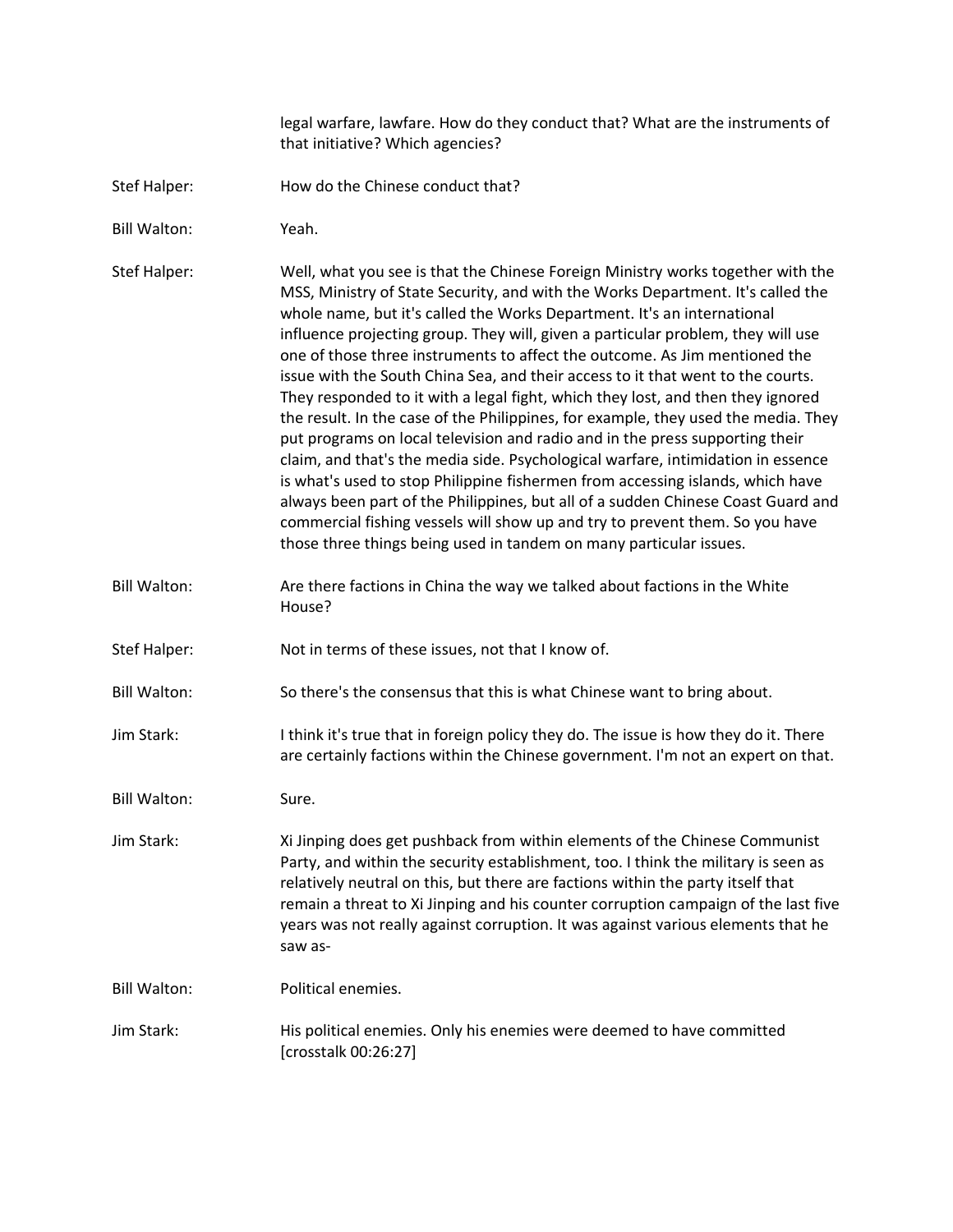| <b>Bill Walton:</b> | In Russia, you were declared crazy, and they sent you to asylum if you just didn't<br>happen to agree with Stalin. Well, that gets back into how powerful is the<br>current regime, and are there internal issues that it faces? I mean, Chinese<br>economic growth is slowing. They still have a problem with rural China, which it<br>still sees hundreds of millions of people living in poverty. You've got a restive<br>consumer class in China. We have billionaires, which have been operating with a<br>free hand, and now they're beginning to get reined in by the politburo. Then<br>there's also the fact they feel they need to use this facial recognition<br>surveillance state system, and also have social credits, which they're using to try<br>to maintain the whip hand on its people.                                                                                                                    |
|---------------------|--------------------------------------------------------------------------------------------------------------------------------------------------------------------------------------------------------------------------------------------------------------------------------------------------------------------------------------------------------------------------------------------------------------------------------------------------------------------------------------------------------------------------------------------------------------------------------------------------------------------------------------------------------------------------------------------------------------------------------------------------------------------------------------------------------------------------------------------------------------------------------------------------------------------------------|
| Stef Halper:        | The security side is really intimidating. I mean, they have, for example, they<br>have 300,000 Internet policemen operating in Beijing alone. That's a lot of<br>people monitoring the Internet. As you say these facial recognition advances<br>they've made means that they can take photographs of people in any part of the<br>country and tell who they are, where they've been, what their background is,<br>and so on. The pushback that Xi Jinping experiences is becoming quite<br>noticeable. He's had a slow down in the economy. The export sector is<br>frustrated enough to stay angry. The growth rate which had been around 6.5%<br>some people believe, for example, Michael Pettis, professor at the University of<br>Peking is saying, "Look, these numbers are a fantasy." The growth rate is right<br>around 2% and the pressure that that imposes on Chinese consumers and<br>producers is very serious. |
| <b>Bill Walton:</b> | Well, and I think you pointed out that when they gather these statistics if you're<br>shipping them in from a province and you ship it in and you say, "Well, we didn't<br>do so well this quarter," that's not well received.                                                                                                                                                                                                                                                                                                                                                                                                                                                                                                                                                                                                                                                                                                 |
| Stef Halper:        | No, they better jack it up.                                                                                                                                                                                                                                                                                                                                                                                                                                                                                                                                                                                                                                                                                                                                                                                                                                                                                                    |
| <b>Bill Walton:</b> | So there's a lot of pressure to get those numbers looking good.                                                                                                                                                                                                                                                                                                                                                                                                                                                                                                                                                                                                                                                                                                                                                                                                                                                                |
| Jim Stark:          | Internal security is, I think, the Chinese government's major concern.                                                                                                                                                                                                                                                                                                                                                                                                                                                                                                                                                                                                                                                                                                                                                                                                                                                         |
| <b>Bill Walton:</b> | Yeah.                                                                                                                                                                                                                                                                                                                                                                                                                                                                                                                                                                                                                                                                                                                                                                                                                                                                                                                          |
| Jim Stark:          | They're going to be having a problem with what's often referred to as the grand<br>bargain, and that grand bargain is that the Chinese Communist Party since it<br>doesn't have real elections is politically illegitimate, but the people of China let<br>them get away with that if the party provides for their economic welfare, and<br>gradually is increasing the economy, their standard of living and so on.                                                                                                                                                                                                                                                                                                                                                                                                                                                                                                           |
| <b>Bill Walton:</b> | The commonweal.                                                                                                                                                                                                                                                                                                                                                                                                                                                                                                                                                                                                                                                                                                                                                                                                                                                                                                                |
| Jim Stark:          | But that's not happening. There are now some very obvious haves in China and<br>a whole lot of very unhappy have-nots.                                                                                                                                                                                                                                                                                                                                                                                                                                                                                                                                                                                                                                                                                                                                                                                                         |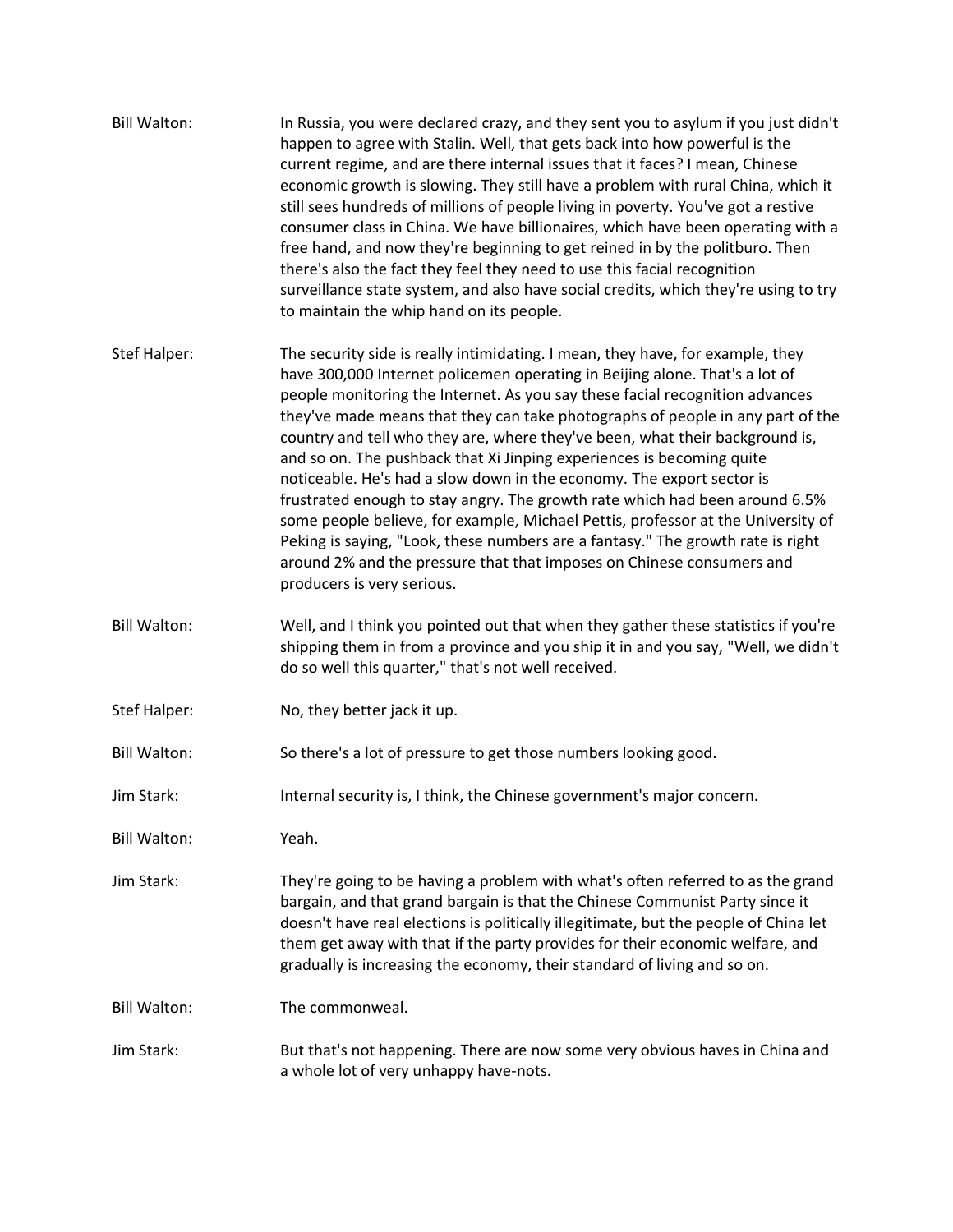Bill Walton: And the gap is growing. Jim Stark: Yeah, so it's both economic, but it also has to do with human rights, so it's important for the United States to keep talking about at least what the Chinese are doing to limit the human rights of their own populous because it's very popular with the people on the outs of China, the non-Communist Party members. They notice that. They look at the broadcasts. They look on the Internet. They get this information. Bill Walton: Well, how does the social credit system work? Stef Halper: The social credit system is a relatively new thing. People are assigned positive and negative credits based upon their comments, and upon their participation in different civic and government related organizations, so there is a vast accounting that the government exercises about the utility and value of the citizens of China. It's a remarkable concept. It goes to the idea that somehow the Chinese can know a huge amount about every individual, who they are, what they look like, where they work, what they do, but not just people who applied for government jobs. We're talking about everybody. It is the very definition of a totalitarian society. It's 1984 in process. I mean, it's not there yet, but it's going that way. Jim Stark: This sense of a monolithic Chinese government which has this well-thought-out strategy to take over all of Asia, and then work its way out is fairly frightening. I think what we ought to remember that China has some significant vulnerabilities. They have domestic vulnerabilities. They have environmental concerns. The population, the demographics of China is a real problem for them, and it's going to get worse. They are unable to have good relations historically with their neighbors, so unlike United States, China really doesn't have any friends or allies in the area. The key for us is to nurture good relations with allies in Asia, and if we don't have that we're not going to succeed. What I worry about is that we seem to be walking away from those alliances. Bill Walton: The United States. Jim Stark: The United States, yeah, we're undercutting our friendships. We're being seen as-Bill Walton: Is this under President Trump, under President Obama? Jim Stark: Both. Bill Walton: Under President Bush. Jim Stark: Less so under Bush. Bill Walton: Less Bush, okay.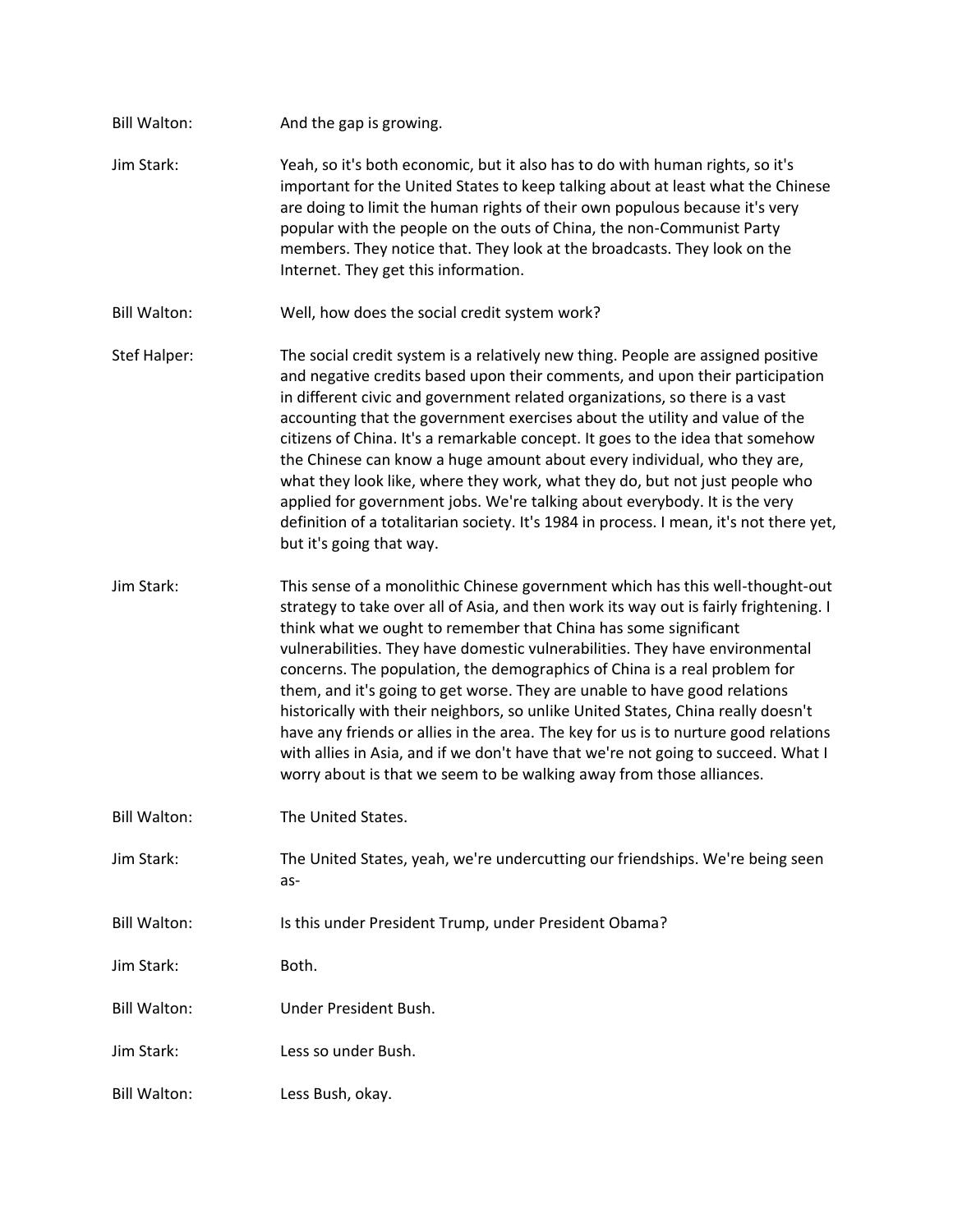| Jim Stark:          | But I think that we were seen as weak. Anyone who would establish a red line,<br>and then allow themselves to be pushed back from it causes all of our allies not<br>just those in the Middle East to wonder whether we can be counted on when<br>push comes to shove.                                                                                                                                                                                                                                                                                                                                                                                                                                                                                                                                                                                                                                                                                                                                             |
|---------------------|--------------------------------------------------------------------------------------------------------------------------------------------------------------------------------------------------------------------------------------------------------------------------------------------------------------------------------------------------------------------------------------------------------------------------------------------------------------------------------------------------------------------------------------------------------------------------------------------------------------------------------------------------------------------------------------------------------------------------------------------------------------------------------------------------------------------------------------------------------------------------------------------------------------------------------------------------------------------------------------------------------------------|
| <b>Bill Walton:</b> | Well, the game is up a little bit with China, though. Look at America a year ago, I<br>think, Stef, you were on, there was a general consensus we were still working<br>out through the idea that if we let them into the World Trade Center system,<br>and we did business with them, we let U.S. companies in, and we helped them<br>with some technology that we'd all win. Then now I think we're seeing the dark<br>side of that and what the real agenda is, and you talk about the relationship<br>with their neighbors there's something I came across that's called the Chinese<br>debt-trap. D-E-B-T, debt-trap. What they do is they go to you Mr. Dictator of<br>your small country that wants to be a big deal and says, well, look, we'll give you<br>\$500 million to build a deep water port, but we know you don't have any<br>money, so we'll lend it to you, and, oh, by the way, we'll build it using all<br>Chinese companies so in effect we're getting paid back our own money as we<br>go. |
| Jim Stark:          | And Chinese labor that are imported, by the way, so your guys don't get the<br>benefit.                                                                                                                                                                                                                                                                                                                                                                                                                                                                                                                                                                                                                                                                                                                                                                                                                                                                                                                            |
| <b>Bill Walton:</b> | So your people don't get the benefit, and then they discover, well, maybe you<br>can't pay us back, so maybe we ought to take our collateral and we now own<br>your port.                                                                                                                                                                                                                                                                                                                                                                                                                                                                                                                                                                                                                                                                                                                                                                                                                                          |
| Jim Stark:          | Absolutely correct.                                                                                                                                                                                                                                                                                                                                                                                                                                                                                                                                                                                                                                                                                                                                                                                                                                                                                                                                                                                                |
| <b>Bill Walton:</b> | Real world example, I think, Sri Lanka.                                                                                                                                                                                                                                                                                                                                                                                                                                                                                                                                                                                                                                                                                                                                                                                                                                                                                                                                                                            |
| Stef Halper:        | Yeah, Sri Lanka.                                                                                                                                                                                                                                                                                                                                                                                                                                                                                                                                                                                                                                                                                                                                                                                                                                                                                                                                                                                                   |
| <b>Bill Walton:</b> | What's?                                                                                                                                                                                                                                                                                                                                                                                                                                                                                                                                                                                                                                                                                                                                                                                                                                                                                                                                                                                                            |
| Stef Halper:        | Hambantota is a major port in Sri Lanka, and then we had Piraeus in Greece.                                                                                                                                                                                                                                                                                                                                                                                                                                                                                                                                                                                                                                                                                                                                                                                                                                                                                                                                        |
| <b>Bill Walton:</b> | Did they do that to the Greeks as well?                                                                                                                                                                                                                                                                                                                                                                                                                                                                                                                                                                                                                                                                                                                                                                                                                                                                                                                                                                            |
| Jim Stark:          | It was a straight business deal.                                                                                                                                                                                                                                                                                                                                                                                                                                                                                                                                                                                                                                                                                                                                                                                                                                                                                                                                                                                   |
| <b>Bill Walton:</b> | I think the Greeks just sold it.                                                                                                                                                                                                                                                                                                                                                                                                                                                                                                                                                                                                                                                                                                                                                                                                                                                                                                                                                                                   |
| Stef Halper:        | Just sold it to them. There's no pretense there.                                                                                                                                                                                                                                                                                                                                                                                                                                                                                                                                                                                                                                                                                                                                                                                                                                                                                                                                                                   |
| Jim Stark:          | Same thing in Panama.                                                                                                                                                                                                                                                                                                                                                                                                                                                                                                                                                                                                                                                                                                                                                                                                                                                                                                                                                                                              |
| Stef Halper:        | Yeah, Panama.                                                                                                                                                                                                                                                                                                                                                                                                                                                                                                                                                                                                                                                                                                                                                                                                                                                                                                                                                                                                      |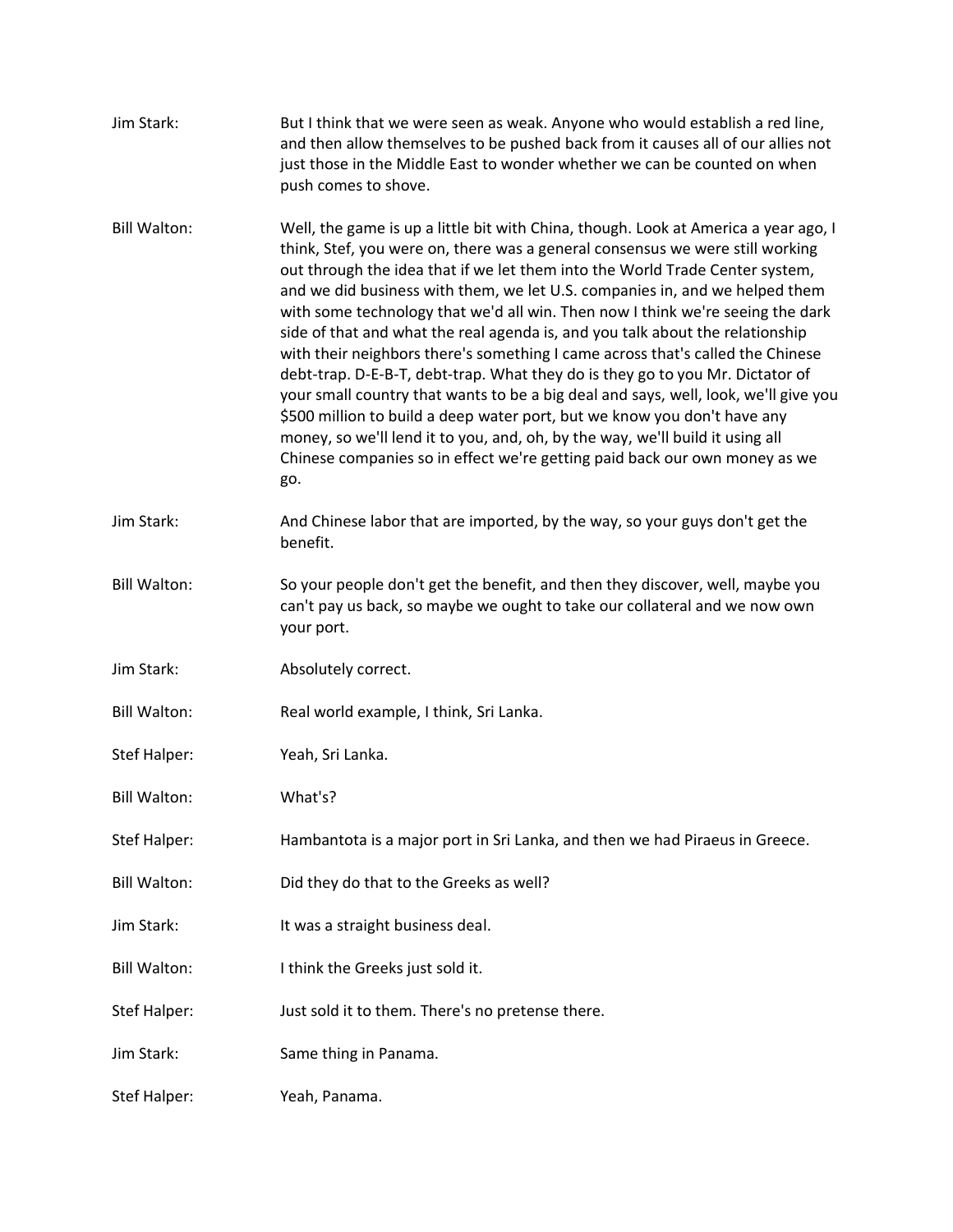| Jim Stark:          | One of the ports there, too.                                                                                                                                                                                                                                                                                                                                                   |
|---------------------|--------------------------------------------------------------------------------------------------------------------------------------------------------------------------------------------------------------------------------------------------------------------------------------------------------------------------------------------------------------------------------|
| <b>Bill Walton:</b> | Now what are the strategic implications, I mean, Sri Lanka doesn't that put them<br>within 100 miles of India?                                                                                                                                                                                                                                                                 |
| Stef Halper:        | Correct.                                                                                                                                                                                                                                                                                                                                                                       |
| Jim Stark:          | And right on a key point in the sea lines of communication between the Persian<br>Gulf and China, so the sea lines of communication become a choke point at the<br>southern tip of India, and that's exactly where Sri Lanka is.                                                                                                                                               |
| Stef Halper:        | Remember where Sri Lanka is.                                                                                                                                                                                                                                                                                                                                                   |
| <b>Bill Walton:</b> | It's Ceylon that's just the teardrop of                                                                                                                                                                                                                                                                                                                                        |
| Stef Halper:        | All the way down on the east side of India almost to the very south, which<br>means that ships going from the Far East to the Near East pass, or go right by it.                                                                                                                                                                                                               |
| <b>Bill Walton:</b> | But as I mentioned that when we started this conversation people are catching<br>on. I think Pakistan and Nepal recently declined to take money from the Chinese<br>to build projects.                                                                                                                                                                                         |
| Stef Halper:        | Yeah.                                                                                                                                                                                                                                                                                                                                                                          |
| <b>Bill Walton:</b> | They're understanding that the strings can be pretty brutal.                                                                                                                                                                                                                                                                                                                   |
| Stef Halper:        | Pretty onerous.                                                                                                                                                                                                                                                                                                                                                                |
| Jim Stark:          | Some of that is also happening in Africa where the Chinese have been active for<br>a very long time in the area of minerals and national resources.                                                                                                                                                                                                                            |
| <b>Bill Walton:</b> | Are you optimistic that once we go through this period of adjustment that we<br>can find a way to make peace with China in the world, or is there a sense of<br>international, or their destiny, their kingdom what did we call the kingdom?                                                                                                                                   |
| Jim Stark:          | The Middle Kingdom.                                                                                                                                                                                                                                                                                                                                                            |
| <b>Bill Walton:</b> | The Middle Kingdom, I mean, is that so deep in their DNA that we're not going<br>to end up with anything except to standoff?                                                                                                                                                                                                                                                   |
| Jim Stark:          | I think we can do it temporarily, but we will only do it as long as we pushback<br>against China, which is what we're doing now. If we accede to them trying to<br>throw them a few scraps so that they'll then quiet down that's not going to<br>work. It just feeds their appetite, and they just like many bullies they'll just keep<br>pushing until somebody pushes back. |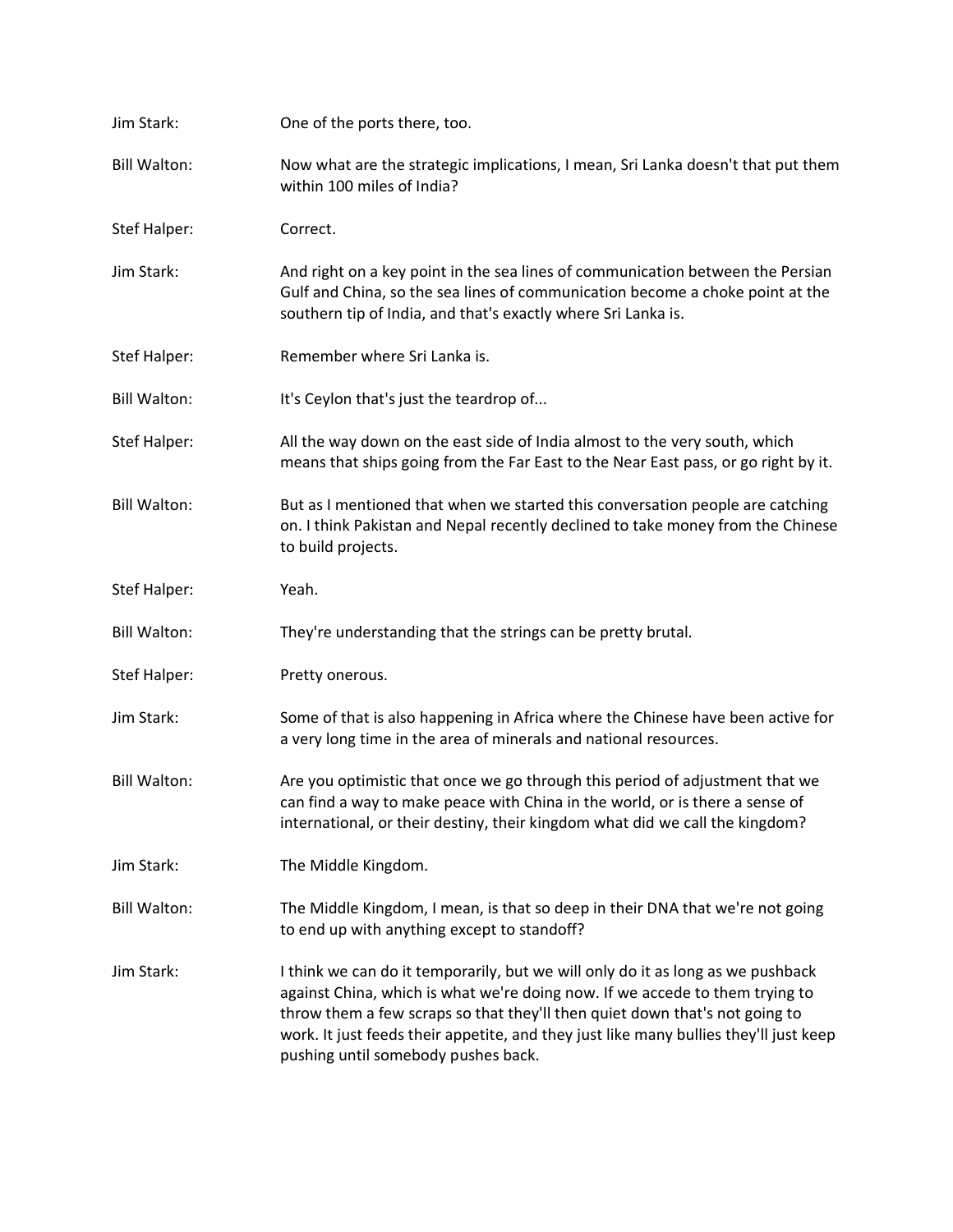| Stef Halper:        | I agree with that. I think that's a good way to put it. I'm not optimistic that we<br>can avoid a confrontation with China. I think that we have to continue to<br>pushback.                                                                                                                                                                                                                                                                                                                                                                                                                                                    |
|---------------------|---------------------------------------------------------------------------------------------------------------------------------------------------------------------------------------------------------------------------------------------------------------------------------------------------------------------------------------------------------------------------------------------------------------------------------------------------------------------------------------------------------------------------------------------------------------------------------------------------------------------------------|
| <b>Bill Walton:</b> | Confrontation, a military confrontation.                                                                                                                                                                                                                                                                                                                                                                                                                                                                                                                                                                                        |
| Stef Halper:        | Eventually, it's going to be something like that.                                                                                                                                                                                                                                                                                                                                                                                                                                                                                                                                                                               |
| <b>Bill Walton:</b> | Yeah.                                                                                                                                                                                                                                                                                                                                                                                                                                                                                                                                                                                                                           |
| <b>Stef Halper:</b> | I mean, we're going to have a spat of Chinese attempts to exclude us from the<br>South China Sea, or Chinese attempts to take Taiwan by force. Those are<br>probably the two most important issue areas, but I don't know how that's going<br>to be avoided except as Jim says you have to start early and with constant<br>pressure, and trying to avoid explosive, or what's called kinetic confrontation.<br>We have to try that. If it works great, but I doubt that it will. Over time the<br>Chinese will press forward with what they believe are legitimate claims on their<br>side, and we will either respond or not. |
| <b>Bill Walton:</b> | I share your pessimism because I think our United States domestic politics are so<br>silly and unserious that it's hard to think of us thinking strategically to deal with<br>these sorts of things.                                                                                                                                                                                                                                                                                                                                                                                                                            |
| Jim Stark:          | I don't think most of American business or government officials have a real<br>appreciation for what's going on.                                                                                                                                                                                                                                                                                                                                                                                                                                                                                                                |
| <b>Bill Walton:</b> | Until they watch the show and listen to the show. We're going to stream it<br>straight in there, yeah.                                                                                                                                                                                                                                                                                                                                                                                                                                                                                                                          |
| Jim Stark:          | But I'm afraid I agree with Stef that the issue is going to be how bad a military<br>confrontation is going to be.                                                                                                                                                                                                                                                                                                                                                                                                                                                                                                              |
| <b>Bill Walton:</b> | Well, the business community, and I'm familiar with that has a particular<br>problem. If you're a big company your CEO is probably going to be on the job<br>four, five, or six years, and they're under a lot of pressure to produce results, so<br>it's pretty easy to go into say a China, and say make a short-term deal to<br>produce good numbers that may not have great strategic implications 10, 12, 20<br>years down the road.                                                                                                                                                                                       |
| Stef Halper:        | Make the shareholders happy, but that's it.                                                                                                                                                                                                                                                                                                                                                                                                                                                                                                                                                                                     |
| Jim Stark:          | I can tell you within the U.S. military there's a lot of planning going on. It's a very<br>difficult problem how we would confront the Chinese militarily what our end<br>goal is [crosstalk 00:38:46]                                                                                                                                                                                                                                                                                                                                                                                                                          |
| <b>Bill Walton:</b> | And you were president of the Naval War College.                                                                                                                                                                                                                                                                                                                                                                                                                                                                                                                                                                                |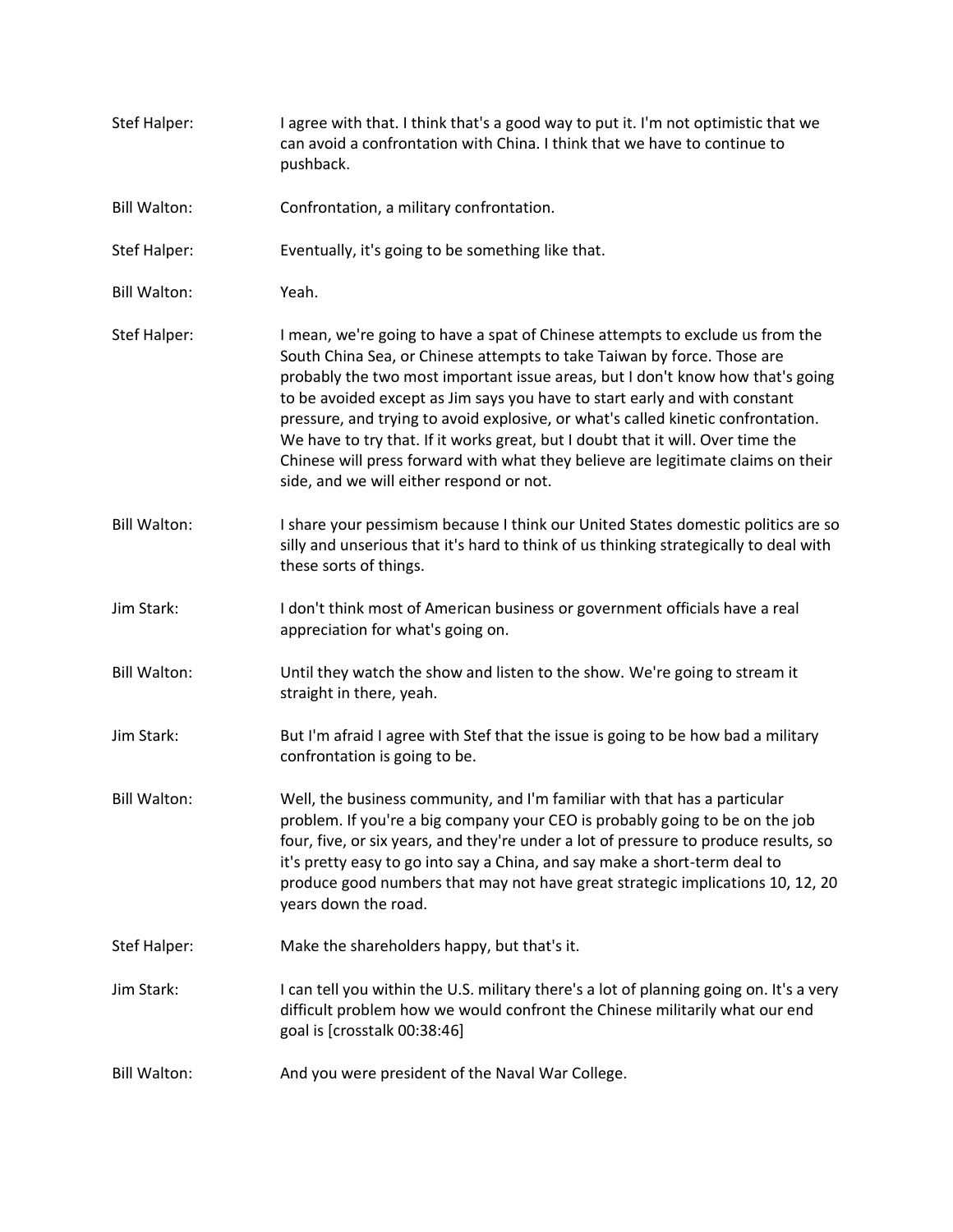| Jim Stark:          | Correct. We have a group up there who works all the time that's all they do.                                                                                                                                                                                                                                                                                                                                                                                                                                                                                                                                                                                                                                                                                                                     |
|---------------------|--------------------------------------------------------------------------------------------------------------------------------------------------------------------------------------------------------------------------------------------------------------------------------------------------------------------------------------------------------------------------------------------------------------------------------------------------------------------------------------------------------------------------------------------------------------------------------------------------------------------------------------------------------------------------------------------------------------------------------------------------------------------------------------------------|
| <b>Bill Walton:</b> | What kind of planning? What's the nature of thinking this through?                                                                                                                                                                                                                                                                                                                                                                                                                                                                                                                                                                                                                                                                                                                               |
| Jim Stark:          | What their military goals are, what our political goals should be, what our<br>military goals should be. The operational strategies that should be used in order<br>to impose our will upon them rather than the other way around. If conflict<br>escalates should it be vertical escalation that is going more and more intense<br>with attacks on China itself, or should it be horizontally escalated that is move<br>away from China geographically, and attack their interests elsewhere in the<br>world. Should we wage conflict only within the first island chain, or should we<br>attack their forces outside the first island chain?                                                                                                                                                   |
| <b>Bill Walton:</b> | Do we have the resources committed and the budget to implement on<br>strategies like that?                                                                                                                                                                                                                                                                                                                                                                                                                                                                                                                                                                                                                                                                                                       |
| Jim Stark:          | No.                                                                                                                                                                                                                                                                                                                                                                                                                                                                                                                                                                                                                                                                                                                                                                                              |
| <b>Bill Walton:</b> | Because China seems to be one of those huge missed opportunities/threats, and<br>that we focused so much on the Middle East post 9/11 and we fought these<br>two, I think, very badly conceived wars in Iraq and Afghanistan and consumed<br>trillions of dollars of resources, sucked things into that, and we end up with<br>nothing.                                                                                                                                                                                                                                                                                                                                                                                                                                                          |
| Stef Halper:        | Absolutely.                                                                                                                                                                                                                                                                                                                                                                                                                                                                                                                                                                                                                                                                                                                                                                                      |
| <b>Bill Walton:</b> | Virtually.                                                                                                                                                                                                                                                                                                                                                                                                                                                                                                                                                                                                                                                                                                                                                                                       |
| Stef Halper:        | It's very sad.                                                                                                                                                                                                                                                                                                                                                                                                                                                                                                                                                                                                                                                                                                                                                                                   |
| Jim Stark:          | I think one positive thing I can say is at least we're talking about it. Back in the<br>Obama administration the Defense Department was not even allowed to put in<br>its official documents that we could come into conflict with China. You couldn't<br>talk about it in the national security strength.                                                                                                                                                                                                                                                                                                                                                                                                                                                                                       |
| Stef Halper:        | And that points to a really important larger issue which is that for three or four<br>decades following Kissinger's visit to China in Nixon's opening we accepted the<br>idea that somehow if we extended assistance to China and offered them<br>guidance that they would develop interest groups, and then eventually political<br>parties, and eventually democracy, and we'd be able to deal with them as a<br>regular or normal country. As you said earlier, Bill, that never happened. It<br>simply allowed them to grow stronger to protect force more readily, so we<br>really have had a sea change in our attitudes towards China. A new realization<br>of what we're dealing with. We've moved away from this Kissinger typology and<br>we're now onto a much more realistic notion. |